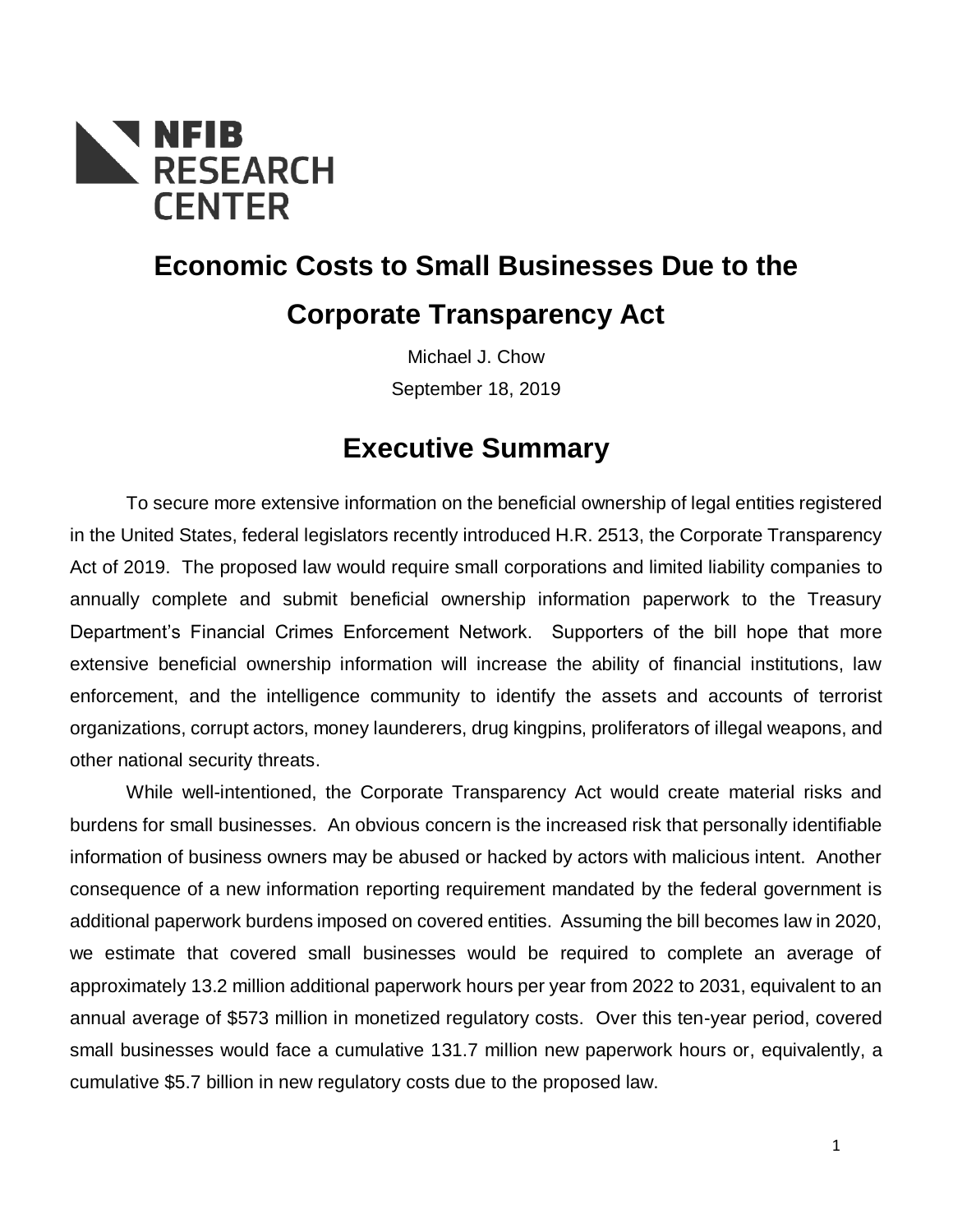#### **Introduction**

H.R. 2513, the Corporate Transparency Act of 2019, was recently introduced in the House of Representatives with the intent of preventing individuals with malintent from exploiting certain business structures allowed in the United States for criminal gain or engaging in terrorism, money laundering, or other misconduct. The bill would require persons who form corporations or limited liability companies (LLCs) in the United States to disclose and update the beneficial owners of those businesses on a regular basis. Lawmakers supporting the bill believe such mandatory disclosures and updates would assist law enforcement investigative efforts of corporations and LLCs suspected of committing crimes, efforts which are supposedly hampered by a lack of available beneficial ownership information.<sup>1</sup>

Currently, financial institutions are required by law to identify the beneficial owners of legal entity customers and to maintain and update this information as part of their customer due diligence requirements. The Customer Due Diligence (CDD) Requirement for Financial Institutions Rule of 2016 requires banks, brokers and dealers in securities, mutual funds, and futures commission merchants and introducing brokers in commodities to identify and verify the identity of beneficial owners of legal entity customers, subject to certain exclusions and exemptions.<sup>2</sup> The rule requires financial institutions to furnish this beneficial ownership information to the Financial Crimes Enforcement Network of the Treasury Department (FinCEN), upon receipt of a subpoena. By strengthening financial institutions' know-your-customer and anti-money laundering (KYC and AML) practices through this rule, the federal government hoped that improved customer identification, development of customer risk profiles, and ongoing monitoring for reporting suspicious transactions would increase the ability of financial institutions, law enforcement, and the intelligence community to identify the assets and accounts of terrorist organizations, corrupt actors, money launderers, drug kingpins, proliferators of illegal weapons, and other national security threats.<sup>3</sup>

<sup>&</sup>lt;sup>1</sup> There are currently three similar pieces of legislation in the Senate: S. 1978, the Corporate Transparency Act; S. 1889, the TITLE Act; and the ILLICIT CASH Act (bill number forthcoming).

 $2$  Although the CDD rule was finalized in 2016, it did not become applicable until May 11, 2018.

<sup>3</sup> See 31 C.F.R. Parts 1010, 1020, 1023, 1024, and 1026.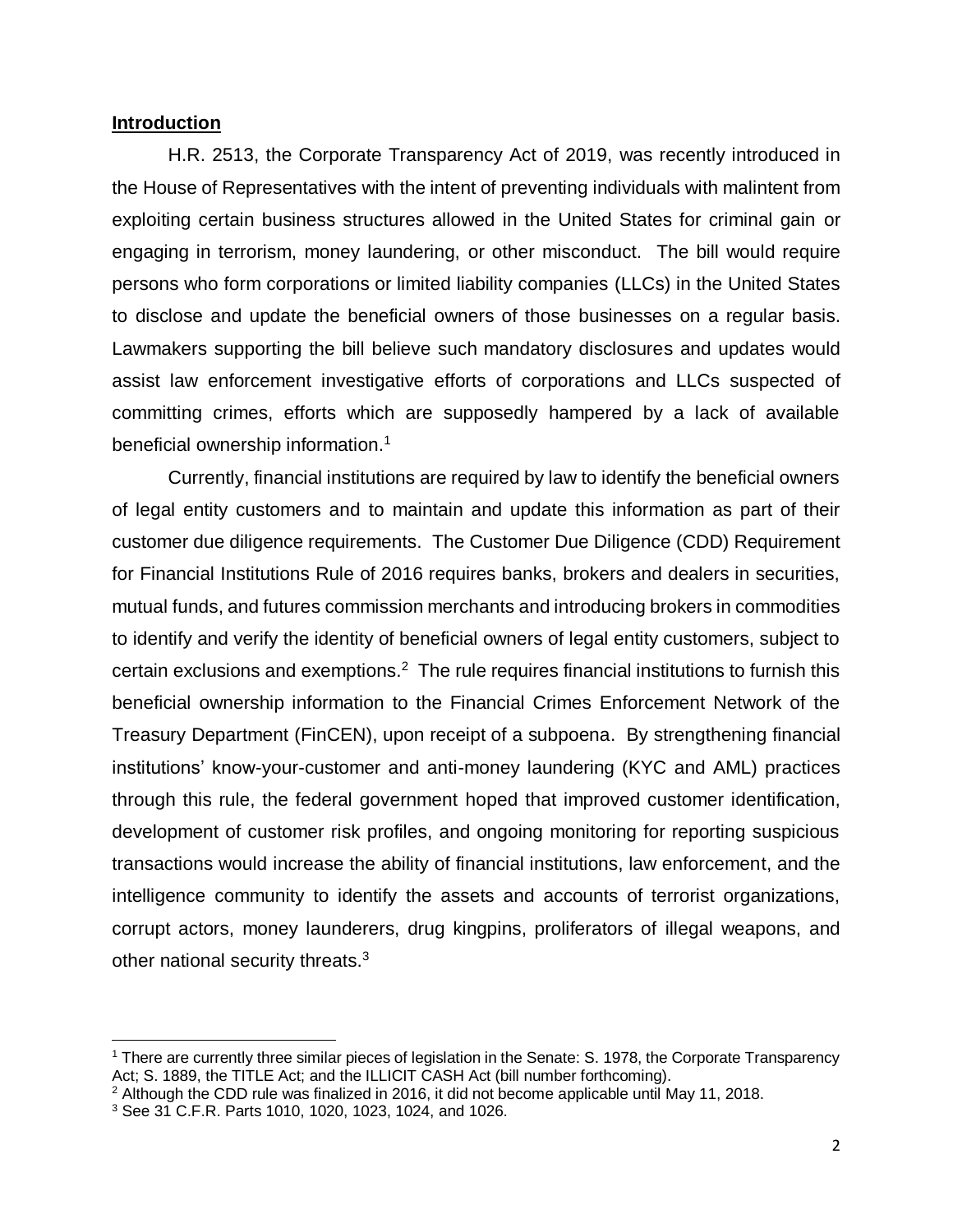However, rather than focusing on improving the efficacy of existing regulations on financial institutions with existing compliance staff and allocated resources, some lawmakers want to shift this regulatory burden to businesses that lack the resources and ability to comply with regulatory information requests that financial institutions have. By introducing the Corporate Transparency Act earlier this year, lawmakers hope to require each applicant(s) to form a corporation or LLC under the laws of any of the 50 States or an Indian Tribe to file a report with FinCEN containing a list of the beneficial owners of the corporation or LLC that identifies each beneficial owner by full legal name, date of birth, current residential or business street address, and a unique identifying number from a non-expired passport issued by the United States, a non-expired personal identification card, or a non-expired driver's license issued by a State. An applicant would also have to provide identical own personal identifiable information (PII) even if they themself are not a beneficial owner of the business entity.

Ambiguities associated with the definition of a beneficial owner according to the bill language present challenges to businesses that must comply with the mandate and to estimating the costs associated with this new reporting requirement. According to the legislation, a "beneficial owner" is defined as a "natural person who, directly or indirectly, through any contract, arrangement, understanding, relationship, or otherwise—exercises substantial control over a corporation or limited liability company; owns 25 percent or more of the equity interests of a corporation or limited liability company; or receives substantial economic benefits from the assets of a corporation or limited liability company." 4,5 This expansive definition lends itself to flexible yet reasonable interpretations of who is and is not a beneficial owner of a business, creating uncertainty and, potentially, material added complexity in the filing process of well-meaning firms intending to comply fully with the proposed law.<sup>6</sup>

 $\overline{a}$ <sup>4</sup> The legal definition of a "natural person" is an individual human being, distinguished from a "legal person," which may be a private or public organization created by operation of law.

<sup>5</sup> According to the bill, "substantial economic benefits" from the assets of a corporation or LLC accrue to a person if the person has an entitlement to more than a specified percentage of the funds or assets of the corporation or LLC as determined by the Secretary of the Treasury.

 $6$  A brief example illustrates the complications that derive from the current ambiguous bill language. Consider a startup with three founders that is registered as a C corporation. Each of the founders has a 25 percent stake in the business. The remaining 25 percent of equity belongs to a venture capital firm that acquired its shares in exchange for seed funding. While no one person in the venture capital firm owns the entire 25 percent stake, the firm as a whole does, and profits from successful investments made by the firm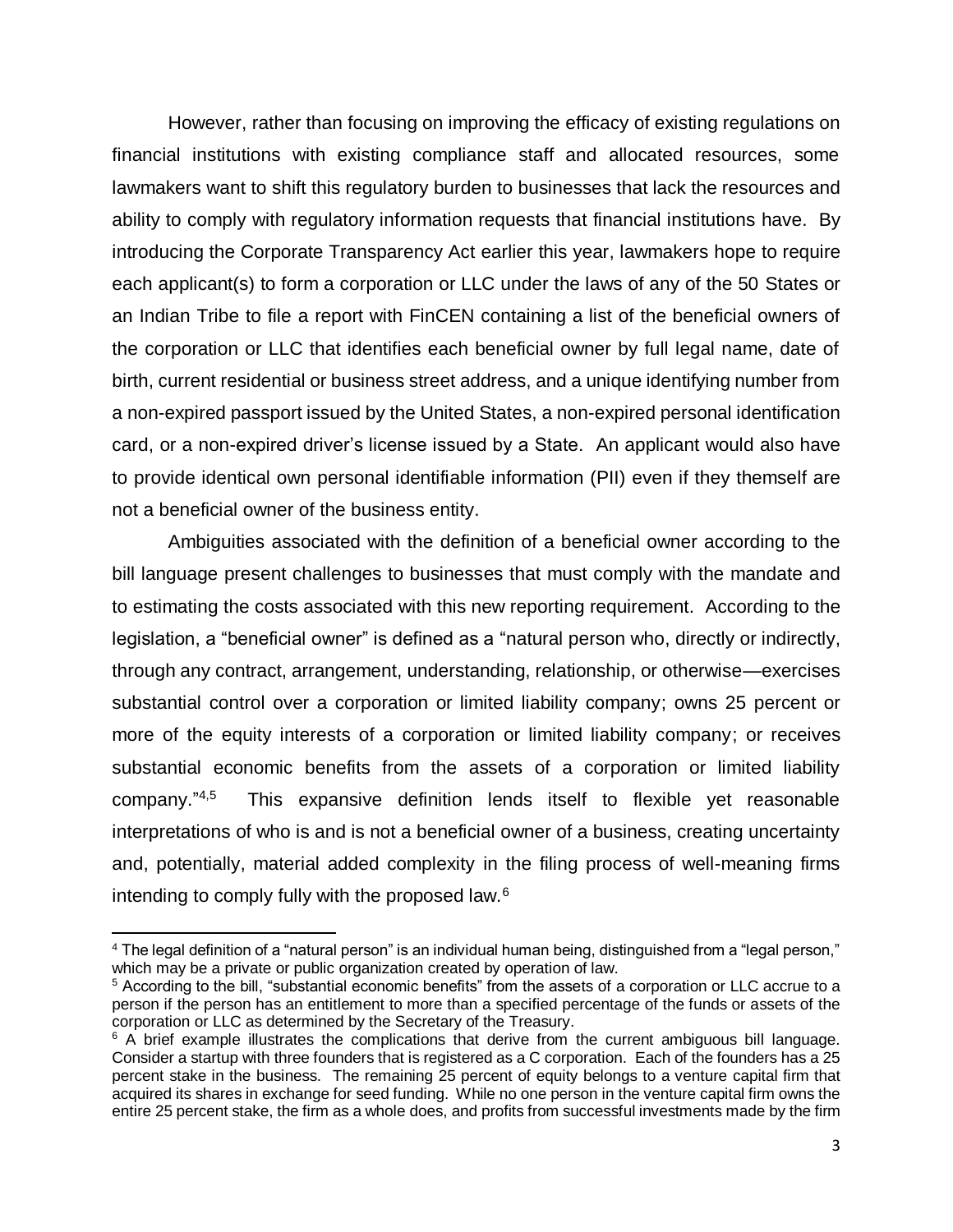Existing corporations or LLCs would also be required to submit such information beginning two years after any final regulations pertaining to carrying out the law are issued. The proposed law would apply to any entity eligible for registration or registered to do business as a corporation or LLC in the 50 States or an Indian Tribe regardless of whether it is a U.S. or non-U.S. entity. Corporations and LLCs would be required to submit this information to FinCEN on an annual basis regardless of whether any changes in beneficial ownership of the business occurred during the previous year.

Should the Corporate Transparency Act become law, pending a decision by the Treasury Department, updates to the list of a business's beneficial owners or the PII of beneficial owners may need to be supplied to the federal government in intervals more frequent than once per year.<sup>7</sup> The PII of beneficial owners would need to be furnished whether or not those owners are U.S. citizens. There are added regulatory complexities associated with the provision of such information on behalf of beneficial owners who are not U.S. citizens.

Certain entities would be technically exempt from complying with the information requirements under the proposed law based on the type of commerce or activities in which they engage. These entities include businesses that issue securities; businesses constituted, sponsored, or charted by a State or Indian Tribe, a political subdivision of a State or Indian Tribe, under an interstate compact between two or more States, by a department or agency of the United States, or under the laws of the United States; depository institutions; credit unions; bank holding companies; brokers or dealers; exchanges or clearing agencies; investment companies; insurance companies; futures commissions merchants, introducing brokers, commodity pool operators, or commodity trading advisors; public accounting firms; public utilities providing telecommunications services, electrical power, natural gas, or water and sewer services; and churches,

are shared among all equity partners at the firm, of which there are many. Under this scenario, whose PII would need to be reported to FinCEN under the proposed law? Obviously, the PII of the three founders would need to be reported since each owns 25 percent of the business. But in the case of the venture capital firm, would the PII of every single one of these partners need to be reported? Or would only the PII of the partner(s) in charge of this particular investment need to be reported?

<sup>&</sup>lt;sup>7</sup> For example, the Secretary of the Treasury may determine it necessary and subsequently require that updated beneficial ownership information of covered business entities be provided to FinCEN within 60 days of any change in information, as an earlier version of the legislation required. Such updates could be mandated as supplementary reports to the "official" annual reports that entities would be required to file.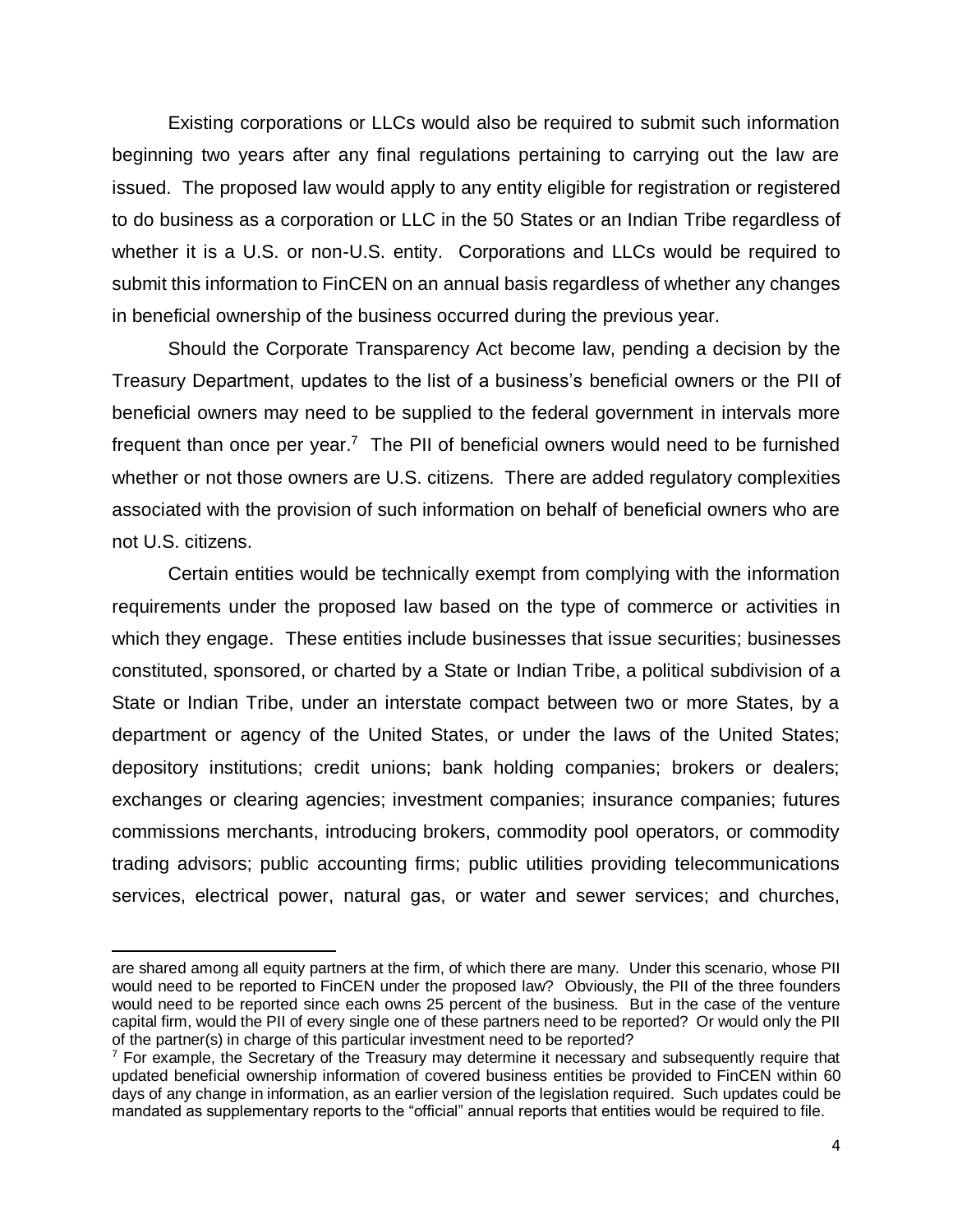charities, and nonprofits. Corporations or LLCs formed and owned by exempt entities based on type of commerce or activities described above would also be exempt.

Additional businesses would be exempt under the proposed law based on other criteria. Specifically, any business that (1) employs more than 20 employees on a fulltime basis, (2) files income tax returns with more than \$5 million in reported gross receipts or sales, *and* (3) has an operating presence at a physical office in the U.S. would be excluded.<sup>8</sup> These stipulations in effect render larger businesses exempt from the proposed law. Sole proprietors, whether employers or nonemployers, are also exempt from information filing considerations due to sole proprietors not having to register as business entities in order to engage in commerce using that business structure.<sup>9</sup> The net effect of these exemptions essentially absolves financial institutions of KYC and AML information reporting requirements as outlined in the CDD rule, excludes big businesses from new information requirements under the proposed law, and places the burden of beneficial ownership information reporting requirements to FinCEN squarely on small businesses.

<sup>&</sup>lt;sup>8</sup> The overwhelming majority of S corporations, and possibly other pass-through businesses, would not be exempt. Approximately 90 percent of S corporations have fewer than 20 employees. The average total receipts reported to the IRS per S corporation in 2013 was \$1.6 million. Total receipts tend to increase with the number of shareholders. The average total receipts for S corporations with three shareholders in 2013 was \$3.7 million. S corporations with one or two shareholders reported lower averages. S corporations with three or fewer shareholders make up 95 percent of all S corporations. See IRS Statistics of Income Division Table 6 for S corporations for tax year 2013.

Meanwhile, up to 237,974 employer firms in the financial industry, which report average gross receipts per firm of \$15,286 and gross receipts per employee of \$600, could be made exempt from their existing reporting requirements under the CDD rule. These figures compare to gross receipts per firm of \$784 and gross receipts per employee of \$195 for employer firms with fewer than 20 employees excluding financial firms, utilities, and "religious, grantmaking, civic, professional, and similar organizations" (NAICS code 813). All else equal, a larger amount of gross receipts allows businesses to cover costs associated with paperwork burdens like the proposed beneficial ownership information requirement in the Corporate Transparency Act and mitigates the impact such burdens have on net income. See the Census Bureau's Statistics of U.S. Businesses datasets for 2012 and 2016.

<sup>&</sup>lt;sup>9</sup> Although technically considered a business structure category, sole proprietors are nothing more than individuals acting as business owners in their personal capacities without the formal structure, protections, benefits, and obligations of other business entity types that are required to formally register with federal and state governments. Sole proprietors report their business income to the IRS by attaching form Schedule C to their individual Form 1040 when filing personal income taxes.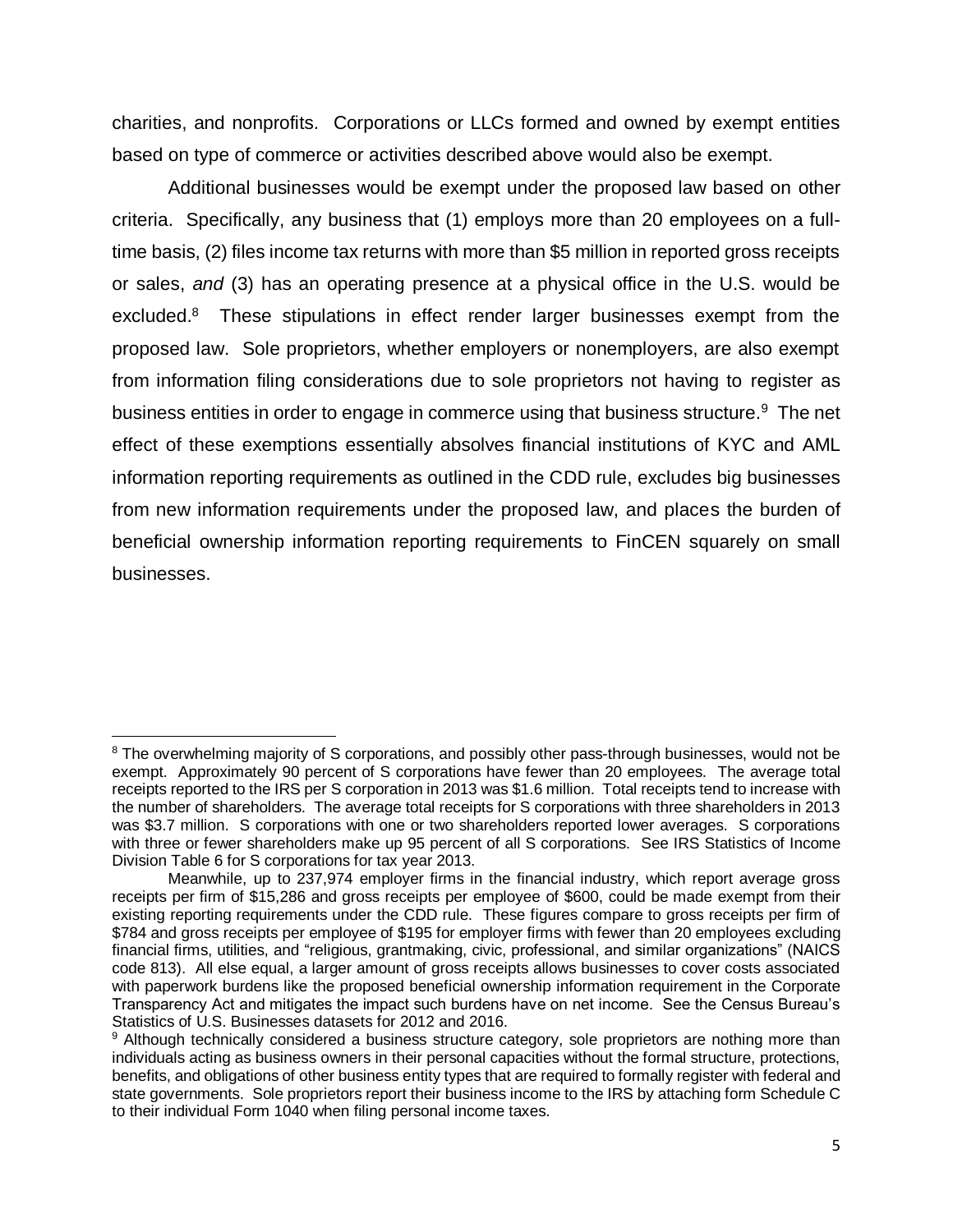### **Privacy and Cybersecurity**

Although well-intentioned, the Corporate Transparency Act would generate multiple negative consequences among small business owners whom it would obligate to comply with the proposed law. Foremost among these may be privacy issues surrounding the highly personal and sensitive data collected by the federal government, stored in a database maintained by FinCEN, and made accessible, under certain circumstances, to law enforcement agencies, federal agencies, and financial institutions. Despite awareness at the highest levels of government of the need for better cybersecurity and mechanisms to prevent hacks and deter malign cyber actors,<sup>10</sup> frequent cyber intrusions remain a reality.<sup>11</sup> Cyber intruders may be motivated to hack a database for a host of reasons with different consequences for the victims depending on the database and underlying motivation, but even repercussions as basic as simple identity theft are costly. The Justice Department estimates that 17.7 million individuals experienced one or more incidents of identity theft with known financial losses in 2016. The total loss across all identity theft incidents is estimated at \$17.5 billion, which equates to an average loss of \$989 per victim.<sup>12</sup>

Allowing broad access by external actors to a database containing the PII of millions of business owners as outlined in the proposed law increases the potential for improper disclosure or misuse of private information.<sup>13</sup> FinCEN's database has already proved itself vulnerable to abuse and disclosure of confidential information by government officials with insider access.<sup>14</sup> Compounding these risks is the fact that such changes

 $\overline{a}$ <sup>10</sup> See "National Cyber Strategy of the United States of America," September 2018. It is the first national cyber strategy to be released in 15 years.

 $11$  According to the U.S. Government Accountability Office, over 35,000 information security incidents were reported by federal executive branch civilian agencies to the Department of Homeland Security in fiscal year 2017. See U.S. Government Accountability Office, "Information Security: Agencies Need to Improve Implementation of Federal Approach to Securing Systems and Protecting against Intrusions," December 2018.

<sup>&</sup>lt;sup>12</sup> According to the Bureau of Justice Statistics (BJS), incidents of identity theft have increased over time. BJS estimates that 17.6 million persons 16 years or older were victims of identity theft in 2014, while 16.6 million persons were victims in 2012. In 2010, an estimated 8.6 million households had at least one person aged 12 or older experience identity theft. In 2005, an estimated 6.4 million households were victimized. See Bureau of Justice Statistics, "Victims of Identity Theft" report series.

<sup>&</sup>lt;sup>13</sup> Under current rules, financial institutions do not have access to the FinCEN database. The Corporate Transparency Act would allow financial institutions to access the database provided certain requirements are met.

<sup>14</sup> For example, see *United States v. John C. Fry*[, https://www.justice.gov/usao-ndca/press](https://www.justice.gov/usao-ndca/press-release/file/1134051/download)[release/file/1134051/download;](https://www.justice.gov/usao-ndca/press-release/file/1134051/download)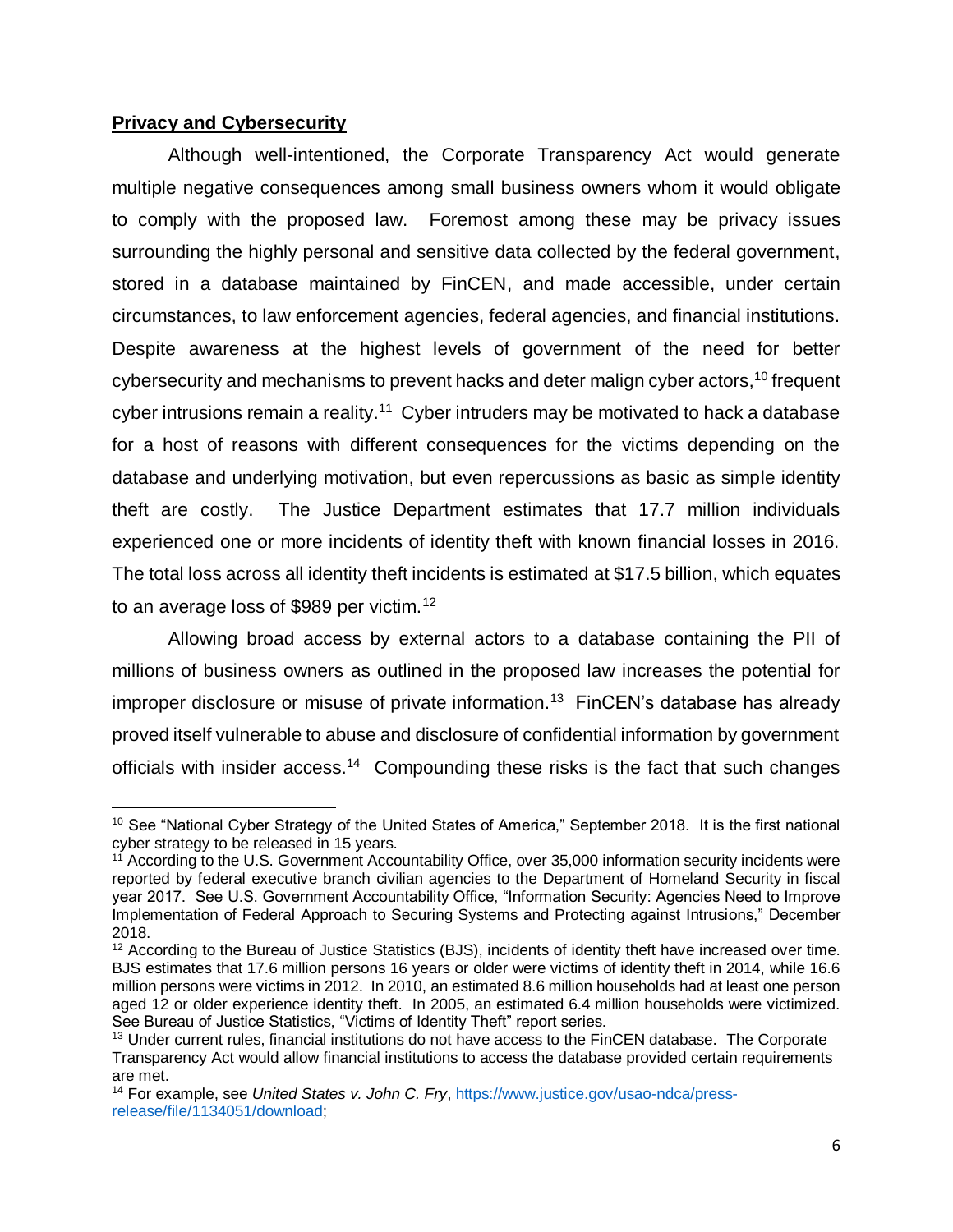would create an abundance of new threat vectors that can be exploited by cyber criminals. As declared in the recent U.S. National Cyber Strategy, cybersecurity is now a national priority. While the nation's cyber defenses might be improving, no system is 100 percent failsafe, and the numerous large-scale hacks of government agencies and major corporations in recent years provide good reason for lawmakers to pause and reconsider the proposed changes to the FinCEN database.

## **Paperwork and Recordkeeping**

A major cost to covered firms under the proposed law are new paperwork and recordkeeping requirements that arise from business owners' efforts to comply with the mandate. With no suggested beneficial ownership information paperwork out in draft form yet, there are obviously no official government estimates as to how long it would take to complete the paperwork requirements and file the requested information. However, certain comments submitted by interested observers to the existing CDD rule provide some guidance as to the possible cost of this potential new paperwork requirement. Specifically, estimates of the paperwork burdens associated with filing IRS Form SS-4 may serve as a good proxy for the paperwork burdens associated with any new information requirement imposed on covered businesses by the Corporate Transparency Act.

During the rulemaking process for the CDD rule, multiple comments were submitted during the open comments period in 2014 suggesting that the appropriate government authority to collect beneficial ownership information of business financial accounts lies with the IRS and not FinCEN.<sup>15</sup> The proposed mechanism by which the IRS would obtain this information is Form SS-4, which must be filed by businesses when seeking an Employer Identification Number (EIN). Commenters suggested that new EIN applicants could submit initial beneficial ownership information when filing Form SS-4 and could update beneficial ownership annually when filing income taxes.

 $\overline{\phantom{a}}$ 

*United States v. Natalie Mayflower Sours Edwards*, [https://www.justice.gov/usao-sdny/press](https://www.justice.gov/usao-sdny/press-release/file/1101511/download)[release/file/1101511/download.](https://www.justice.gov/usao-sdny/press-release/file/1101511/download)

 $15$  For example, see the following comments:

[https://www.regulations.gov/document?D=FINCEN-2014-0001-0131;](https://www.regulations.gov/document?D=FINCEN-2014-0001-0131) [https://www.regulations.gov/document?D=FINCEN-2014-0001-0076;](https://www.regulations.gov/document?D=FINCEN-2014-0001-0076) [https://www.regulations.gov/document?D=FINCEN-2014-0001-0013;](https://www.regulations.gov/document?D=FINCEN-2014-0001-0013) [https://www.regulations.gov/document?D=FINCEN-2014-0001-0015.](https://www.regulations.gov/document?D=FINCEN-2014-0001-0015)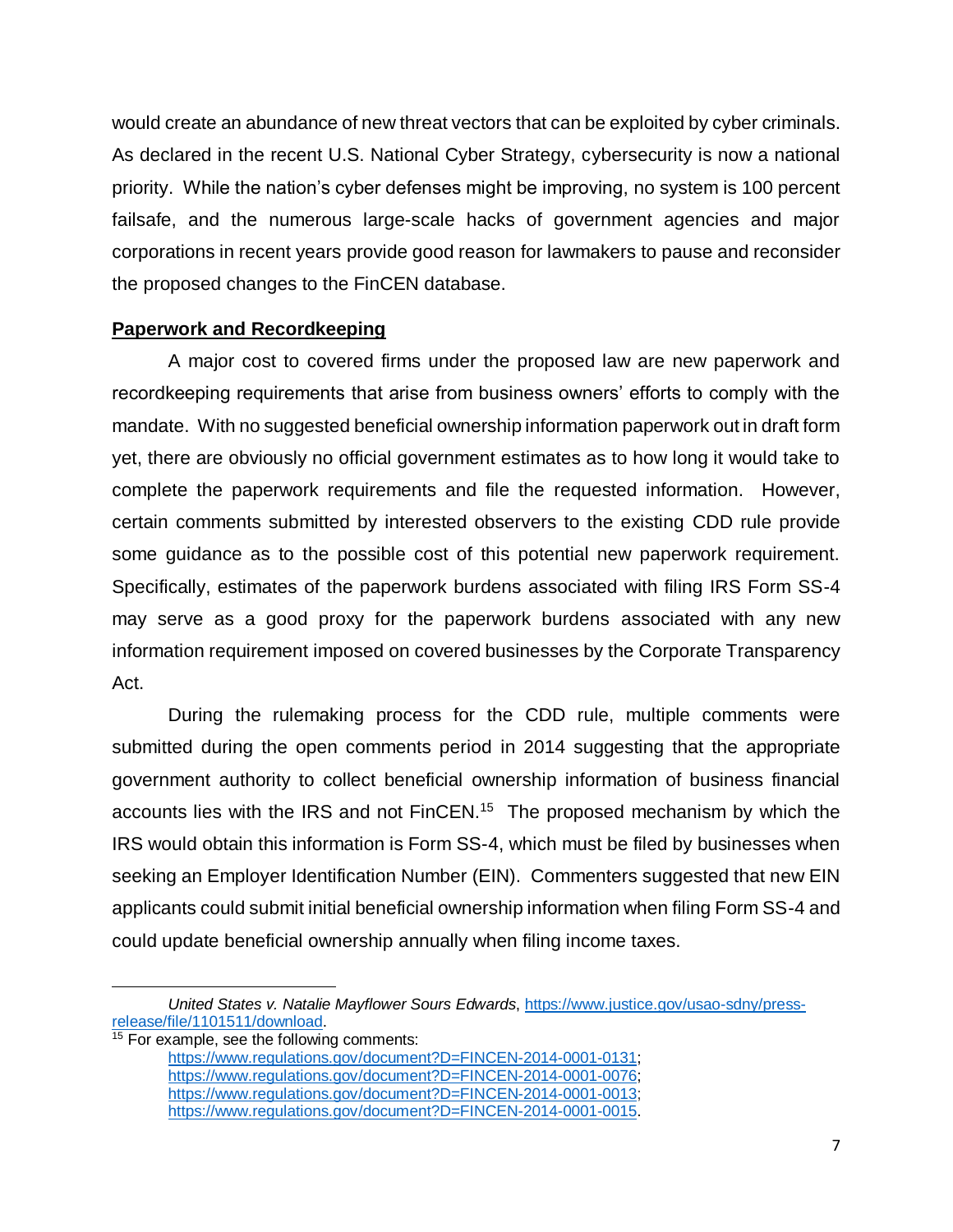According to the IRS's own estimates calculated to comply with the Paperwork Reduction Act of 1980, the time needed to complete and file Form SS-4 exceeds ten hours. Most of the required time is due to recordkeeping, estimated to take 8 hours 36 minutes. An additional 42 minutes is required for "learning about the law or the form." Finally, 52 minutes is required for "preparing, copying, assembling, and sending the form to the IRS."<sup>16</sup> Assuming additional fields of required beneficial ownership information are added to this form as per the proposed law, the estimated amount of time for a business applying for an EIN would increase. The question is how much.

While ten-plus hours might seem a reasonable paperwork burden estimate for a business owner seeking to obtain an EIN and filing Form SS-4 for the first time, this estimate may be excessive for the average covered business to update beneficial ownership information as proposed in the Corporate Transparency Act. This judgment is based on the noticeable difference between what information is asked for on Form SS-4 when applying for an EIN and the more abbreviated set of information requested by the Corporate Transparency Act when updating beneficial ownership information.<sup>17</sup>

Existing estimates of the time required to file statements of changes in beneficial ownership by insiders of public companies with the Security and Exchange Commission (SEC) provide some guidance as to what the incremental time burden might be for small business owners called to comply with the new information requirements contained in the Corporate Transparency Act. According to the Office of Management and Budget (OMB), the estimated average paperwork burden hours associated with filing SEC Form 4, the commission's required statement of changes in beneficial ownership, is 0.5 hours per response.<sup>18</sup> While SEC Form 4 asks for considerably more complex and detailed information than the beneficial ownership information asked for in the Corporate Transparency Act, company insiders required to supply the SEC with Form 4 are also

<sup>&</sup>lt;sup>16</sup> See "Instructions for Form SS-4," Internal Revenue Service, Department of the Treasury, p. 6.

<sup>&</sup>lt;sup>17</sup> Form SS-4 asks for some similar information, such as the name of the business's responsible party and street address, that is also requested by the Corporate Transparency Act when updates to beneficial ownership information would be required. However, Form SS-4 also asks for certain information that would typically require a business owner to sort through their records or make an estimation to complete the form, e.g., the date the business was started or acquired, the highest number of employees expected in the next 12 months, the first date wages or annuities were paid.

<sup>&</sup>lt;sup>18</sup> See SEC Form 4, "Statement of Changes in Beneficial Ownership," OMB Number 3235-0287.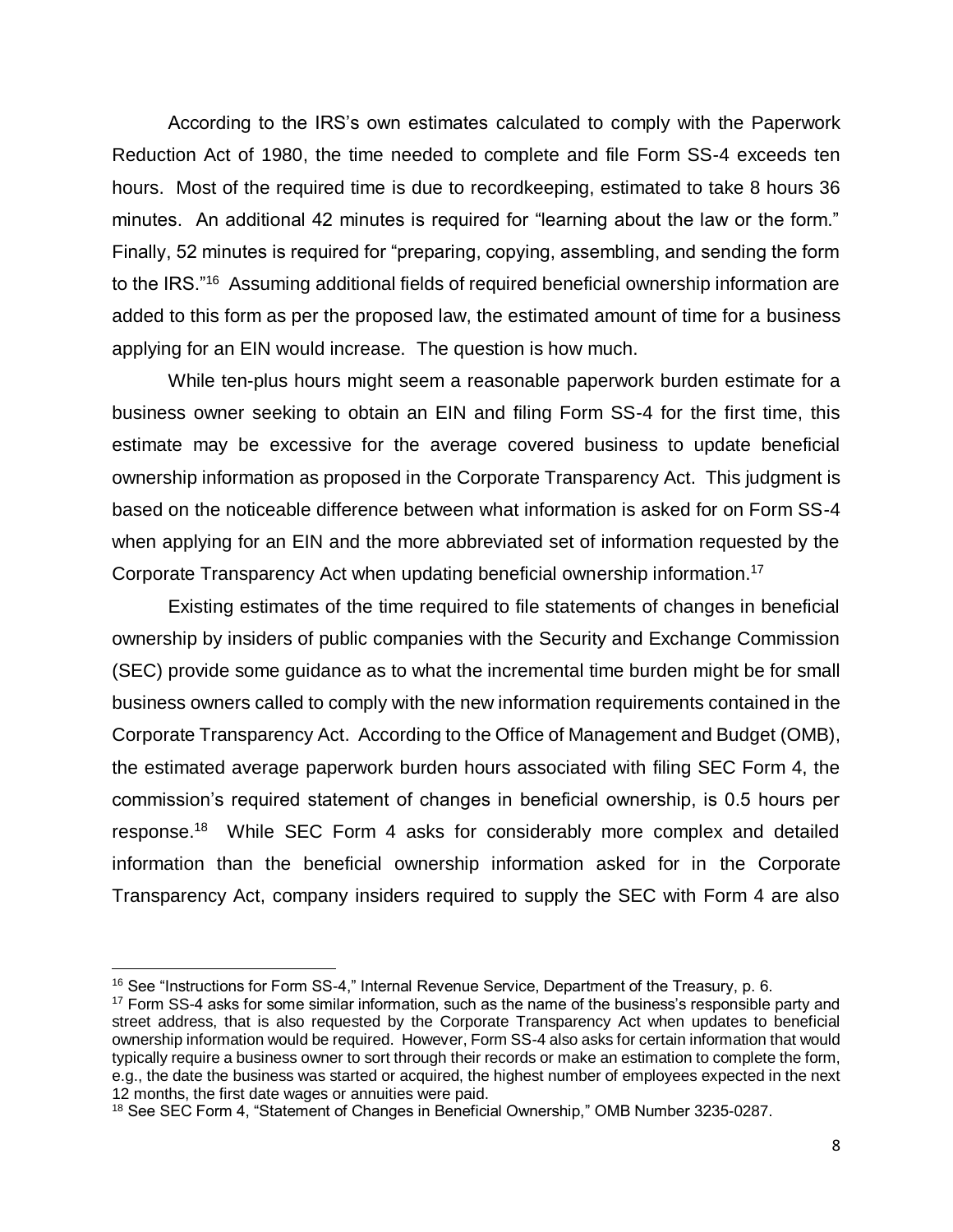likely to have at their disposal savvy and trained professionals who can efficiently file the paperwork on their behalf.

In contrast, at a business with 20 or fewer employees, it will frequently be the owner themself who fills out and files the paperwork.<sup>19</sup> Since small business owners' time is consumed with operating their businesses and not focusing on record keeping, staying on top of filing deadlines, and fulfilling government information requests, the efficiency with which they complete paperwork related to changes in beneficial ownership ought to lag the efficiency of larger firms with trained specialists who may have such activities as part of their official job duties. So while the beneficial ownership information requested by the Corporate Transparency Act is simpler than what is asked for in SEC Form 4, any savings in time from the relative simplicity of the information request is offset by the relatively inefficient manner in which small businesses would file the paperwork (compared to large public enterprises).

For this analysis, we assume that these two considerations perfectly offset from a baseline hourly paperwork burden as estimated for SEC Form 4 the OMB, and we adopt 0.5 hours as the estimated average amount of time it will take to respond to a single beneficial ownership information request as mandated by the Corporate Transparency Act.<sup>20</sup> This assumption assumes that the beneficial owners of covered businesses are readily identifiable (as opposed to the ambiguous cases described in footnote 4 and similar scenarios). We also assume that the corporate governance structure of small corporations and LLCs is relatively simple compared to their larger peers, with executive leadership consisting of no more than three key officers (president, secretary, and

 $19$  According to a nationally representative survey on small businesses, 34 percent of business owners or managers at firms with one to nine employees indicated that they personally did their business's paperwork and record-keeping for government information requests. Nineteen percent of owners or managers at firms with ten to 19 employees indicated they did the same. See Dennis, Jr., William J., series ed., "Paperwork and Record-keeping," NFIB National Small Business Poll 3 (5) 2003.

 $20$  Supporting this hourly paperwork burden assumption is an estimate from the Regulatory Flexibility Analysis for the CDD rule which states: "We consider a range of 20 to 40 minutes of additional time on average to open an account under the CDD rule, based on a series of telephone calls with covered institutions, and on public comments received in response to both the NPRM and the preliminary version of the RIA published in December 2015." The final regulation (OMB Control Number 1506-0070) provides an identical estimate: "Customer identification, verification, and review and recordkeeping of the beneficial ownership information: A range of 20 to 40 minutes per legal entity customer."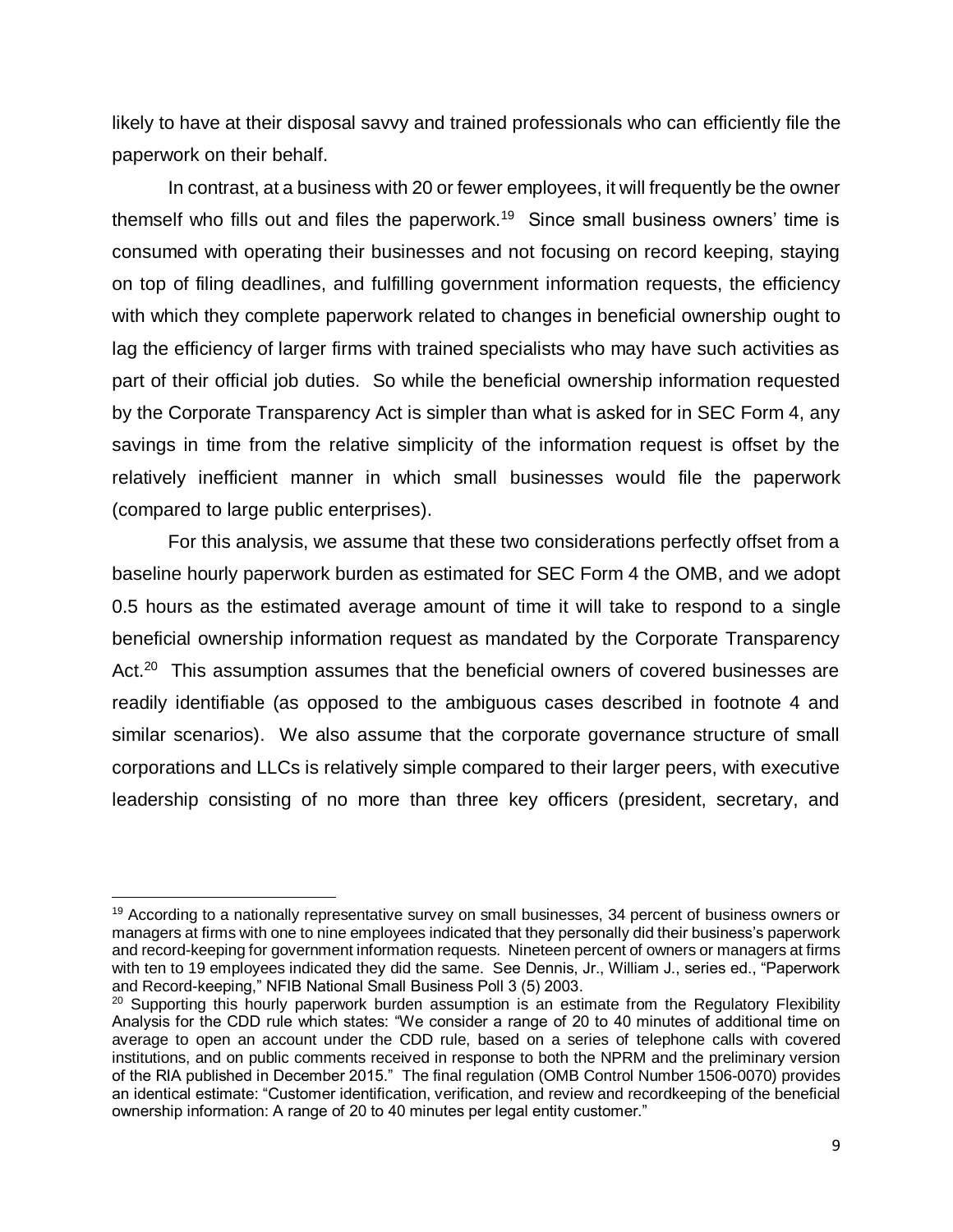treasurer) and boards consisting of an average of 2.0 directors.<sup>21</sup> The key officer positions are assumed to be filled by different individuals, and board members are assumed to be non-executive, external members, totaling to 5.0 beneficial owners per covered business. For simplicity, we assume that all persons who may exercise substantial control over a business, own 25 percent or more of the equity interests of a business, or receive substantial economic benefits from the assets of a business are limited to individuals who are also key officers or board members. Based on the above assumptions, the estimated annual hourly paperwork burden for filing beneficial

 $\overline{\phantom{a}}$ 

<sup>&</sup>lt;sup>21</sup> The beneficial ownership structure of corporations and LLCs can theoretically become quite complex even if all beneficial owners are individuals "inside" the organization. For example, corporations are generally required to have at least three officers: a president, a treasurer or chief financial officer, and a secretary. Corporations may have additional officers that also play a leadership role in the organization. Both C corporations and S corporations are required to have a board of directors. Exact rules and regulations for the size of boards may vary according to differences in state laws and corporate bylaws which stipulate different required minimum and maximum numbers of directors. For corporations, the paperwork burden associated with the Corporate Transparency Act will vary depending on the number of executives with leadership roles and the size of boards.

Illustrating the variance in the required minimum number of directors a corporation must have contingent upon state law are the Delaware Code, which stipulates that a the board of a corporation registered in Delaware must have at least one director, and the corporate governance laws of California, which require corporations registered in California to have not less than three directors unless there are only one or two shareholders of record, in which case the number of directors may be less than three but not less than the number of shareholders. According to 2003 data from the Corporate Library which captured corporate governance dynamics at 1,700 of the largest U.S. public companies, the average board size was 9.2 members with the smallest board having three members and the largest board having 31 members. A more recent analysis of 400 companies in 2014 by GMI found the average size of boards was 11.2 members. Spencer Stuart found the average board size of S&P 500 companies in 2017 to be 10.8 members.

Less information is known about the corporate governance structure of private enterprises than public companies, but a pattern that probably holds true for both private and public companies is that the size of boards is likely directly proportionate to firm size. Since the Corporate Transparency Act information requirement targets small businesses, it is likely that most boards of covered entities are small. To be conservative in our cost estimates, we assume that the number of board members for the smallest S corporations (those with three or fewer shareholders) equals the number of shareholders for each entity. This subset constitutes approximately 95.2 percent of all S corporations filing returns with the IRS and averages 1.38 board members per entity. For larger S corporations as well as all C corporations that are covered entities under the proposed law, we assume an average of three directors per board. Such an assumption is in keeping with state laws like those of California. This assumption also allows for the good practice of having multiple views and voices when issues need to be taken up by the board. As well, a board with three members allows for no deadlocked votes assuming all directors vote and there are no abstentions. Under these assumptions, we estimate there are approximately 1.99 board members per covered corporation under the Corporate Transparency Act.

Sources: Corporate Library; Delaware Code; DLA Piper; Harbor Compliance; Spencer Stuart; Stimmel, Stimmel & Smith; *Wall Street Journal*.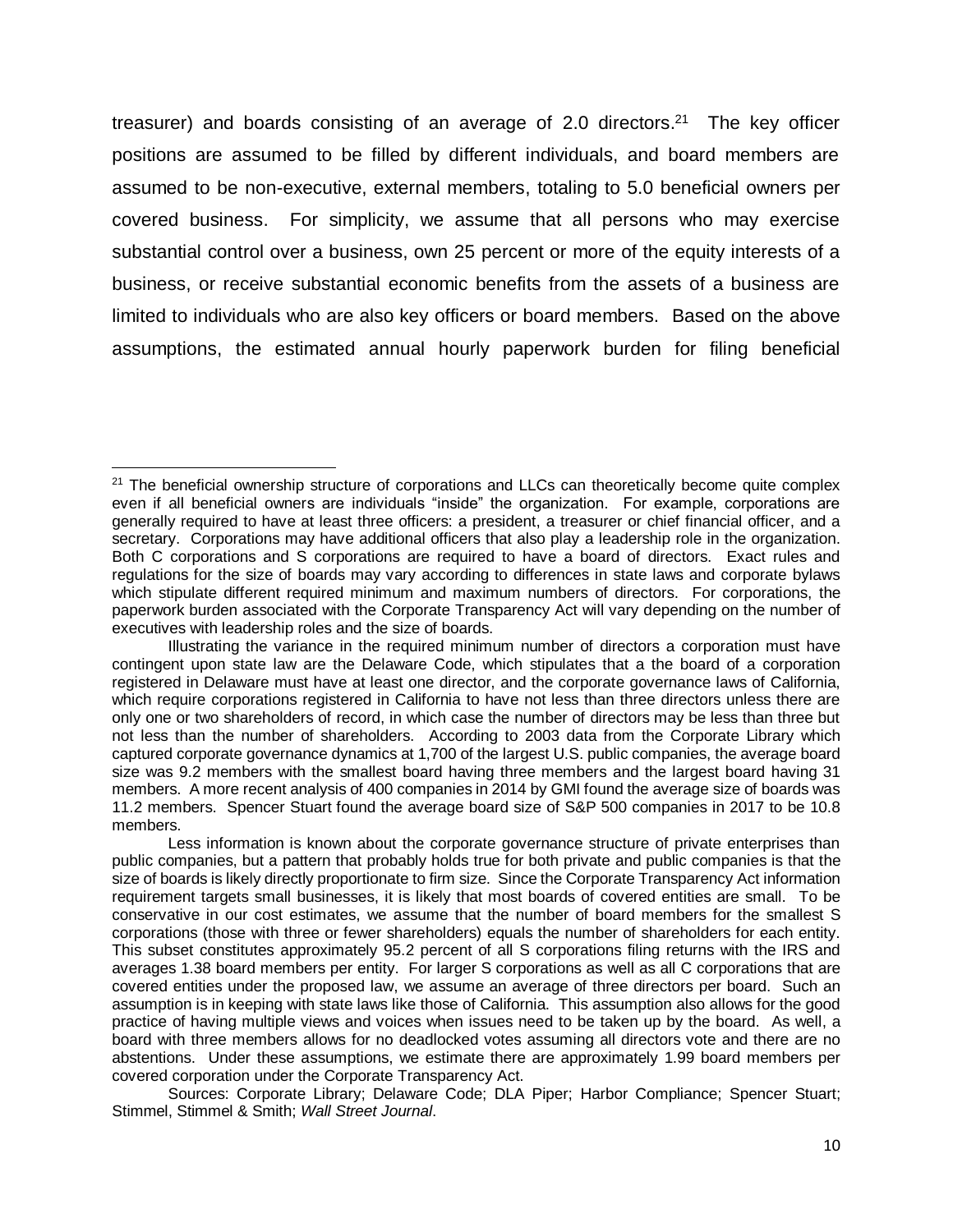ownership information with FinCEN pursuant to the Corporate Transparency Act is approximately 2.5 paperwork hours per business entity.<sup>22</sup>

There are opportunity costs associated with government paperwork requirements. For individuals and households, such costs can take the form of reduced leisure and quality family time, decreasing their standard of living. For businesses, the opportunity cost is pecuniary: time spent filling out government information requests is time that could be spent acquiring more customers, reviewing existing and launching new marketing efforts, interviewing and hiring additional employees, or finalizing decisions on the next capital expenditure, all of which can lead to higher profits.

The monetized cost of businesses complying with paperwork requirements can also include explicit costs which vary depending on the type of information requested, given that different information requests entail varying levels of reliance on outside experts to fulfill the requests. For example, completing tax paperwork may require paying for the assistance of an accountant or tax preparer. The same may be said for completing information requests related to financial records. Business owners have reported a premium to the per hour costs associated with completing these two categories of information requests relative to the per hour cost associated with fulfilling government information requests. Small business owners have estimated that the average per hour cost of paperwork and record-keeping for tax-related paperwork is \$74.24 per hour. For financial paperwork, the estimated average per hour cost is \$62.16 per hour. And for government information requests, it is \$43.50 per hour.<sup>23</sup>

To estimate the total annual monetized cost of the new paperwork burden imposed on small businesses by the Corporate Transparency Act, we multiply the estimated hourly per firm cost it takes to fulfill the beneficial ownership information requirement by the number of covered firms and, subsequently, multiply this product by the reported dollar value of an hour spent fulfilling government information requests. The number of covered firms will be a subset of the universe of C corporations, S corporations, and LLCs in the U.S. According to the Census Bureau, there were 3,947,681 incorporated employer firms

<sup>&</sup>lt;sup>22</sup> (0.5 hours / SS-4 form) x (Avg. # SS-4 forms / Covered corporation or LLC) = (0.5 hours per form) X (4.989 forms per business) = 2.495 paperwork hours per business.

<sup>&</sup>lt;sup>23</sup> Dennis, Jr.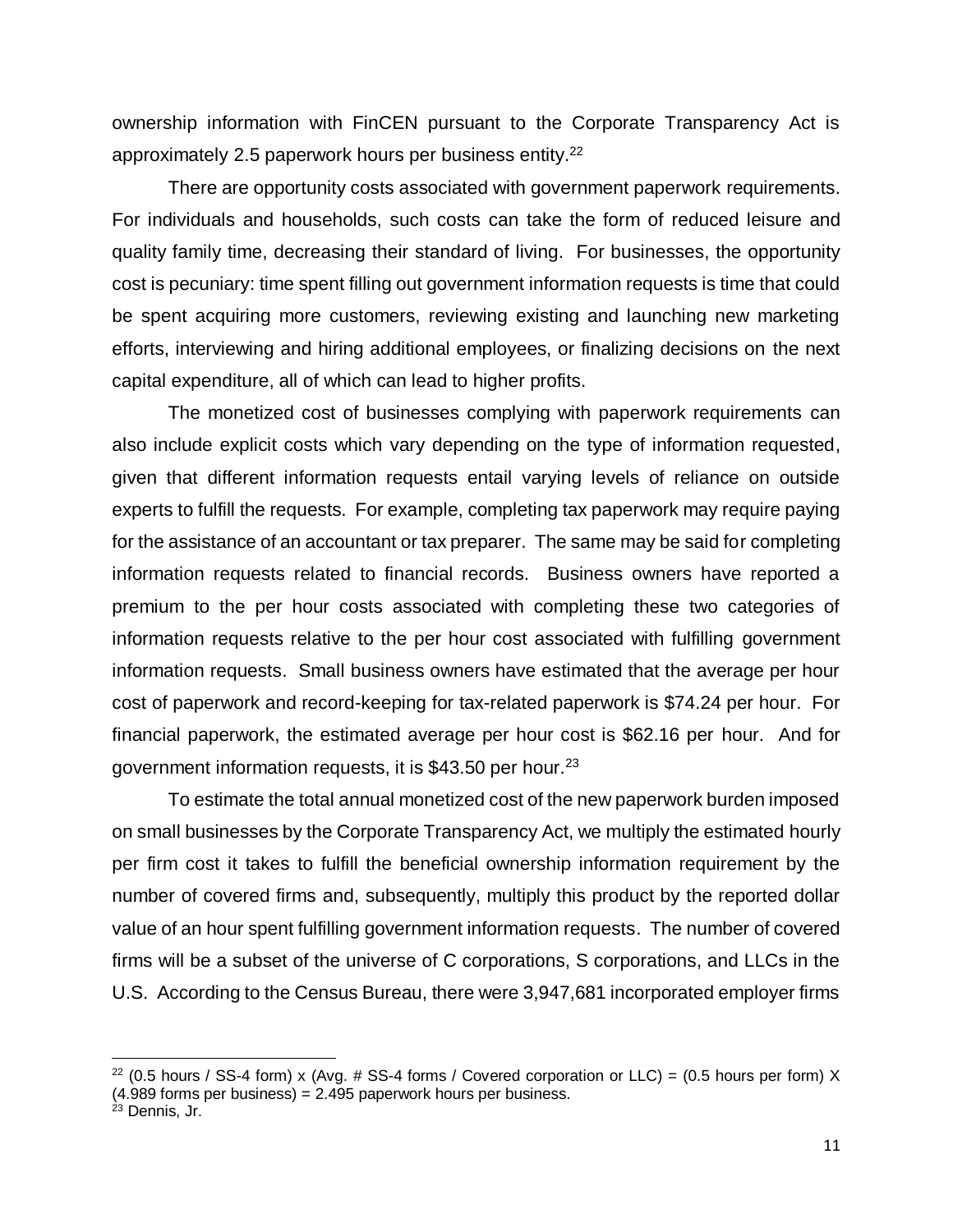in the U.S. Of this group of firms, 974,234 were C corporations and 2,973,447 were S corporations.<sup>24</sup> Since the paperwork burden only applies to firms with 20 or fewer employees, we look only at this subset of firms. The Census Bureau estimates the number of C corporations with fewer than 20 employees at 826,267, while the corresponding number of S corporations is estimated at 2,669,996. In total, there were 3,496,263 U.S. employer corporations with fewer than 20 employees in 2016.<sup>25</sup>

Nonemployer corporations are also considered covered entities under the Corporate Transparency Act. According to the U.S. Small Business Administration (SBA), in 2013 there were approximately 28.8 million small businesses in the country, approximately 23 million of which were nonemployer firms. $26$  Some 4.7 percent of these nonemployer firms were organized as S-corporations. Approximately 1.6 percent were classified as C corporations. In total, some 1,449,000 nonemployer firms were organized as corporations. Combining employer and nonemployer firms, 4,945,263 corporations would be required to supply beneficial ownership information to FinCEN on an annual basis.

We exclude LLCs from our calculation of the total annual monetized cost imposed on covered entities due to data constraints. Specifically, the unavailability of data on the number of LLCs with an operating presence in the U.S. differentiated by size of firm, with firm size measured by the number of employees working at a firm, prevents us from estimating a paperwork burden for covered LLCs. The exclusion of LLCs from the analysis may contribute to an underestimation of the total paperwork burden faced by covered business entities.<sup>27</sup>

 $\overline{\phantom{a}}$ 

<sup>&</sup>lt;sup>24</sup> Statistics of U.S. Businesses Annual Dataset, U.S. Census Bureau, 2016.

<sup>&</sup>lt;sup>25</sup> While the Corporate Transparency Act applies to businesses with 20 or fewer employees, data from the Census Bureau's Statistics of U.S. Businesses (SUSB) dataset segments business data into different sizeof-firm categories (as measured by number of employees) using different employee threshold figures. Relevant to the current discussion is that the SUSB dataset publishes data for firms with fewer than 20 employees, but not for firms with 20 or fewer employees (as the proposed law requires). This nuance explains the different phrasing in consecutive sentences in the exposition. Readers will also observe that due to this characteristic of the data, we are also examining the subset of firms with fewer than 20 employees, not the subset of firms with 20 or fewer employees, and are therefore omitting from our cost estimate firms with exactly 20 employees.

<sup>&</sup>lt;sup>26</sup> "Frequently Asked Questions," U.S. Small Business Administration Office of Advocacy, June 2016.

 $27$  In most if not all states, an LLC may have an unlimited number of members. LLC members are shareholders in the company that have voting power and receive profits from the firm based on their ownership stakes. Although not required, an LLC may also elect to have a board of directors.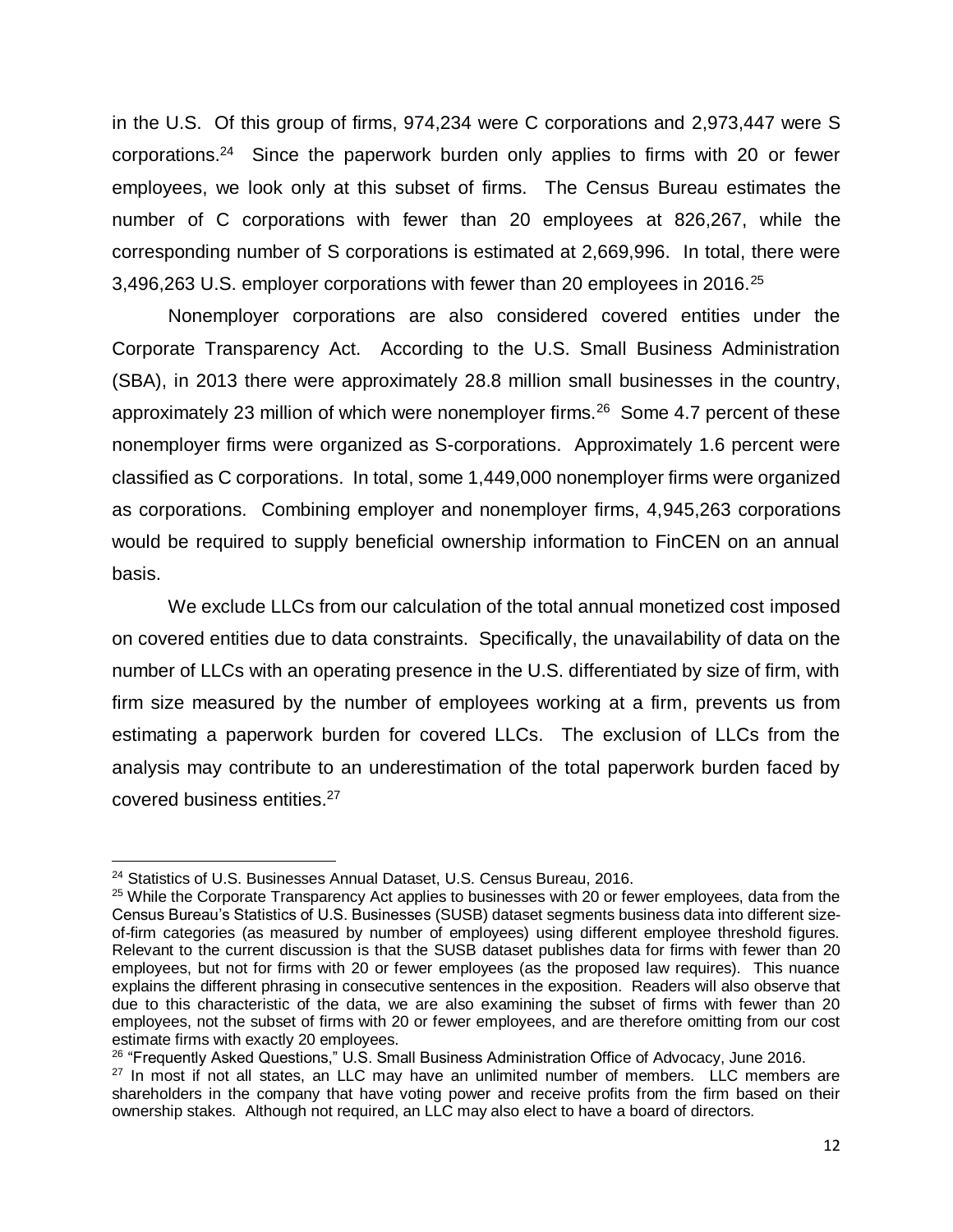Lacking more recent data, for this cost analysis we adopt the 2016 Census figures for employer firms and the 2013 SBA figures for nonemployer firms as the baseline number of covered corporations that are already registered in the first year that existing covered businesses would need to provide beneficial ownership information to FinCEN under the Corporate Transparency Act. $28$  According to the proposed law, existing corporations or LLCs would need begin supplying beneficial ownership information "[o]n and after the date that is 2 years after the final regulations are issued." For this analysis, we assume that the bill becomes law in 2020 and that final regulations are also issued in 2020. Consequently, mandatory compliance with the information requirements by existing firms is assumed to begin in 2022. Using a ten-year forecast window, our cost analysis spans 2022 to 2031.

Given the above assumptions, the Corporate Transparency Act would cause small businesses to face a new annual paperwork burden totaling more than 12.2 million paperwork hours per year starting from the first year of compliance.<sup>29</sup> The monetized cost of this new paperwork burden for existing firms is approximately \$534 million in the first year.<sup>30</sup> This cost can be expected to grow over time given trend growth in the number of corporations in the United States. According to IRS data, an average of 95,763 new corporations filed tax returns each year between 1980 and 2013, a period that includes multiple business cycles (**Figure 1**). Omitting economic downturns and looking at what may be considered a recent extended period with a generally healthy economy—the period spanning 1995 to 2006—the average number of new corporate tax filers increases to 124,455 per year. To be conservative in our cost estimates and account for the possibility of future economic downturns during our ten-year forecast window, we adopt the longer-term average change of 95,763 net new corporations per year as the trend baseline number of new corporations created per year.

<sup>&</sup>lt;sup>28</sup> Given the prolonged and continuous economic expansion since 2013 to the present and the consistently positive net firm creation during that period, it is possible that these figures underestimate the current number of corporations currently registered in the United States. For details on net firm creation in the U.S., please refer to the Bureau of Labor Statistics's Business Employment Dynamics dataset.

 $29$  (# of paperwork hours per business) x (# of covered small businesses required to file beneficial ownership information) = (2.484439 paperwork hours per covered business) x (4,945,263 covered businesses) = 12,286,206 paperwork hours per year.

 $30$  (# of paperwork hours per year) x (\$43.50 cost per paperwork hour) = (12,286,206 hours) x (\$43.50 per hour) = \$534,449,967 in paperwork costs per year.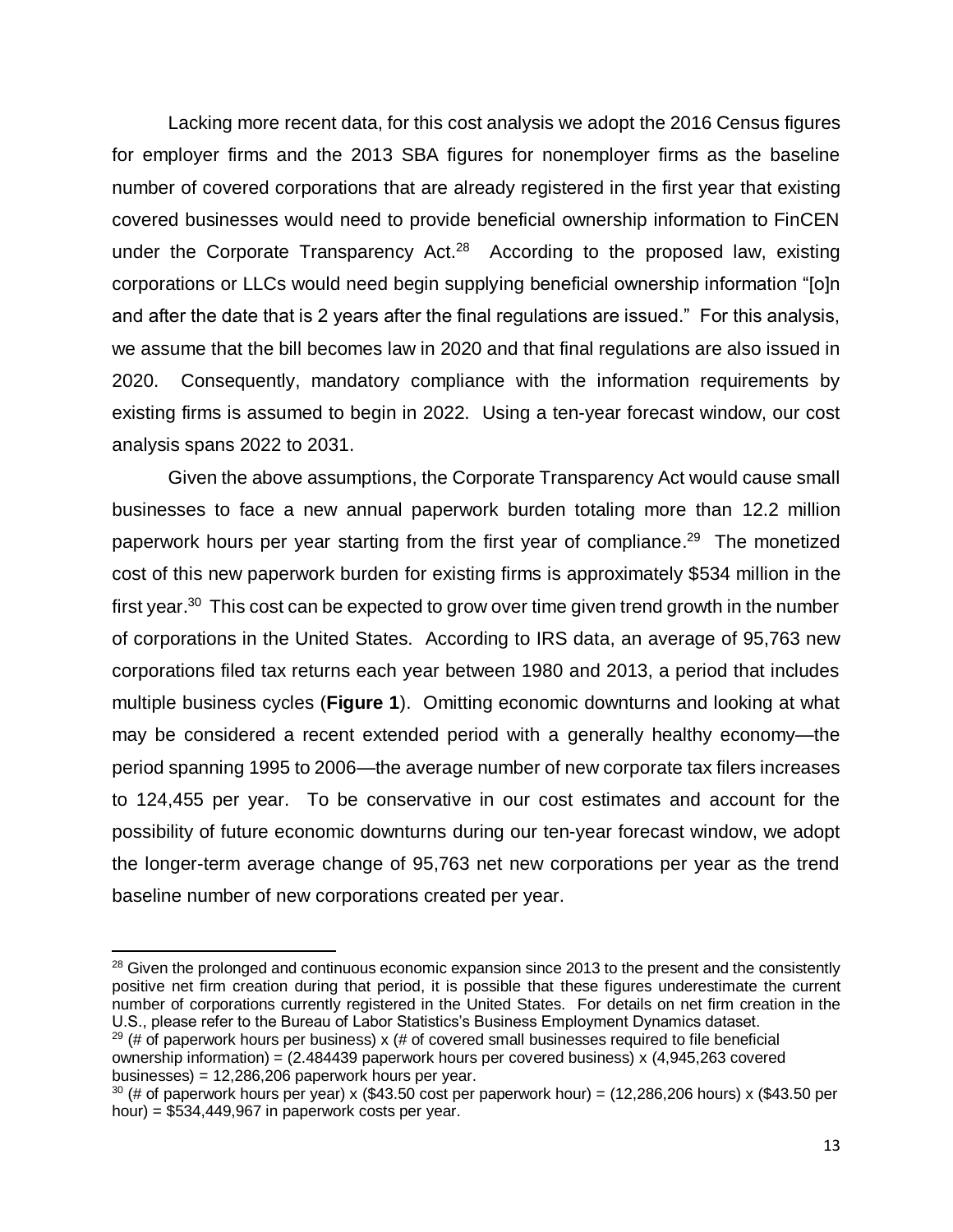The most recent IRS data point for year-over-year change in the number of corporations filing tax returns is 45,843 new corporations, considerably below the trend rate of 95,763 new corporations per year. Returning to trend growth requires an increase in the pace of business formation from the reported 2013 rate. Data from the several years immediately preceding 2013 provide guidance on how a return to baseline could be modeled. **Table 1** provides figures for the net change in corporation tax filings reported by the IRS for 2006 to 2013 as well as the year-over-year change in the net change in corporation tax filings, that is, the annual change in the growth rate of corporations filing tax returns (*Δgrowth*). The data show the extent of firm destruction that occurred during the 2007/2008 financial crisis and Great Recession, characterized by a period when firms deaths exceeded firm births, as well as the gradual recovery from the recession and a return to net firm creation.



**Figure 1**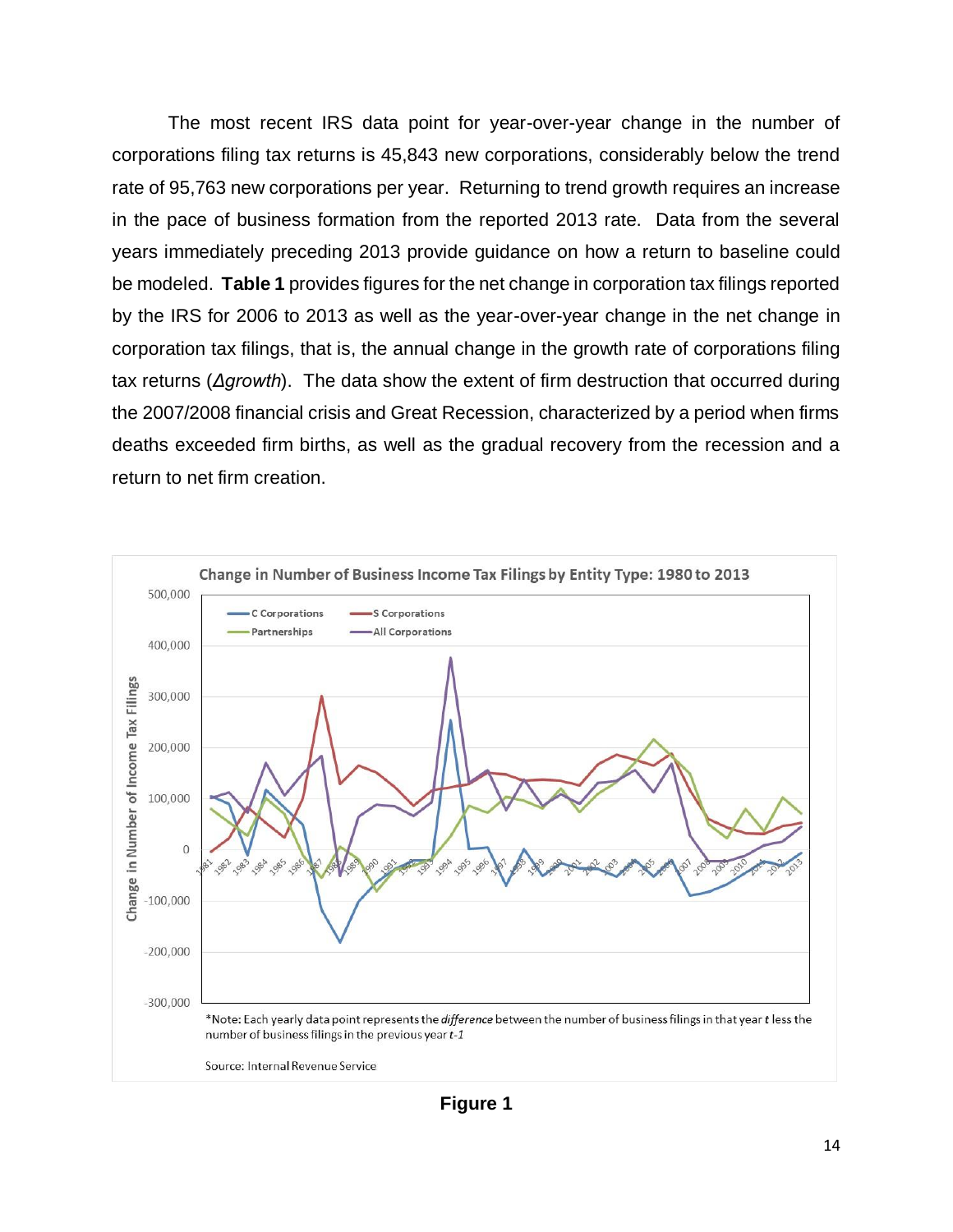**Table 1: Number of Corporate Tax Returns and Year-over-Year Change in Growth of Corporate Tax Returns, 2006 to 2013**

| Year            | 2006   | 2007       | 2008      | 2009  | 2010   | 2011   | 2012  | 2013   |
|-----------------|--------|------------|-----------|-------|--------|--------|-------|--------|
| Number of       |        |            |           |       |        |        |       |        |
| Corporate       | 5.841  | 5.869      | 5.847     | 5.825 | 5.813  | 5.823  | 5.841 | 5.888  |
| <b>Returns</b>  |        |            |           |       |        |        |       |        |
| (Millions)      |        |            |           |       |        |        |       |        |
| $\Delta$ growth | 55,766 | $-141,654$ | $-49,915$ | 149   | 11,389 | 19,574 | 7,670 | 29,764 |

Source: Internal Revenue Service and Author's Calculations

While *Δgrowth* was strongly negative in 2007 and 2008, it turned positive in 2009 and has stayed positive since. The average increase in the growth rate of new corporate tax filings between 2010 and 2013 was 17,099 new corporations per year. We adopt this average *Δgrowth* figure for 2010 to 2013 as the assumed *Δgrowth* between 2013 and whichever year the year-over-year change in the number of corporate tax filings returns to trend. Under the above conditions, the return to trend growth is achieved in 2016. We assume that trend growth is maintained (with no deviations from it) in 2017 and beyond (**Table 2**; **Figure 2**).

**Table 2: Assumed Change in Growth Rate of Corporations Between 2010 and 2031**

| Year    | 2010      | 2011  | 2012   | 2013   | 2014   | 2015   | 2016   | 2017 to 2031 |
|---------|-----------|-------|--------|--------|--------|--------|--------|--------------|
| Δgrowth | $-11,165$ | 8,409 | 16,079 | 45,843 | 62,942 | 80,042 | 95,763 | 95,763       |

Source: Internal Revenue Service and Author's Calculations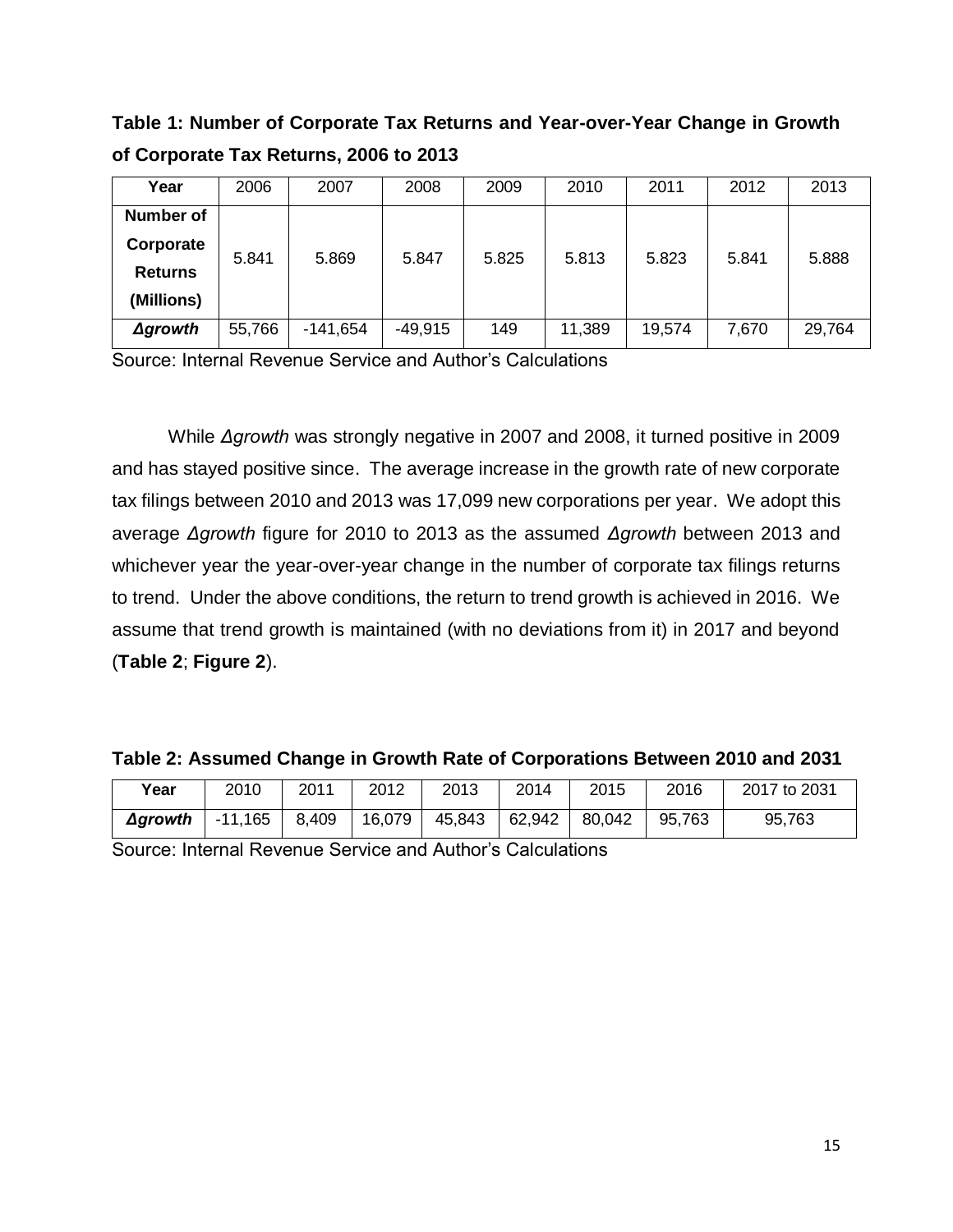

#### **Figure 2**

An ever-increasing number of corporations has implications for the estimated number of covered entities under the Corporate Transparency Act. Not all newly registered corporations will meet the qualifying requirements to be considered a covered entity under the proposed law, but a vast majority likely will. According to SBA data from 2014, 95 percent of new firms begin with fewer than 20 employees.<sup>31</sup> This percentage decreases very little during the initial years of the firm's life. Nine-one percent of firms that have been in business for five years have fewer than 20 employees. Vast majorities of even older firms would be covered entities under the proposed law.<sup>32</sup> Recent research by economists at the BLS has also found that new firms are starting smaller than they

<sup>&</sup>lt;sup>31</sup> See the Small Business Administration's Business Dynamics Statistics (BDS) dataset by firm age.

<sup>&</sup>lt;sup>32</sup> According to the SBA's BDS dataset, 90.6 percent of firms between 6 and 10 years of age in 2014 had fewer than 20 employees. Corresponding percentages for firms between 11 to 15 years of age, 16 to 20 years of age, and 21 to 25 years of age were 88.7 percent, 87.9 percent, and 86.6 percent, respectively.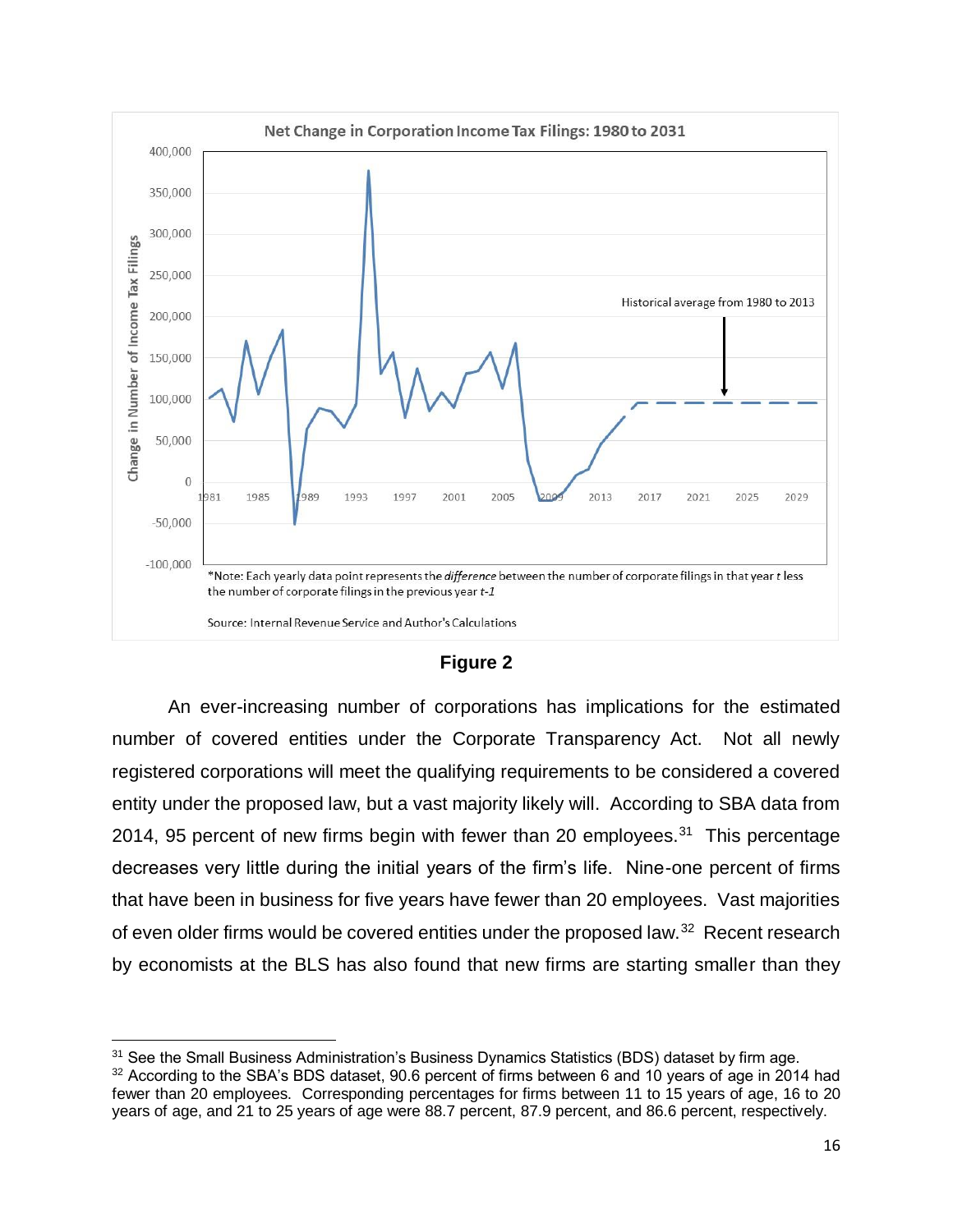have in the past (as measured by number of employees) and are staying smaller.<sup>33</sup> For this analysis, we assume that  $90.6$  percent<sup>34</sup> of net new corporations created between 2022 and 2031 will be covered entities during the entire forecast period. **Table 3** gives the estimated number of covered entities for years 2022 to 2031 given the above assumptions, the associated annual paperwork hours imposed on these businesses, and the monetized costs of the paperwork burdens.

**Table 3: Estimated Number of Covered Entities, Additional Paperwork Hours, and Monetized Regulatory Costs Under Corporate Transparency Act, 2022 to 2031**

| Year                                         | 2022    | 2023    | 2024    | 2025    | 2026    | 2027    | 2028    | 2029    | 2030    | 2031    |
|----------------------------------------------|---------|---------|---------|---------|---------|---------|---------|---------|---------|---------|
| Est. # Covered<br><b>Entities (Millions)</b> | 4.945   | 5.032   | 5.119   | 5.206   | 5.292   | 5.379   | 5.466   | 5.553   | 5.639   | 5.726   |
|                                              |         |         |         |         |         |         |         |         |         |         |
| Est. Paperwork                               | 12.205  | 12.420  | 12.634  | 12.848  | 13.062  | 13.276  | 13.490  | 13.704  | 13.919  | 14.133  |
| <b>Hours (Millions)</b>                      |         |         |         |         |         |         |         |         |         |         |
| <b>Est. Monetized</b>                        |         |         |         |         |         |         |         |         |         |         |
| <b>Regulatory Costs</b>                      | \$530.9 | \$540.3 | \$549.6 | \$558.9 | \$568.2 | \$577.5 | \$586.8 | \$596.2 | \$605.5 | \$614.8 |
| <b>Nominal Millions</b>                      |         |         |         |         |         |         |         |         |         |         |
| of Dollars)                                  |         |         |         |         |         |         |         |         |         |         |

Over a ten-year period spanning 2022 to 2031, the estimated number of covered corporations due to firm dynamics increases from approximately 4.9 million corporations in 2022 to approximately 5.7 million corporations in 2031. Estimated annual paperwork hours for these businesses increases from 12.2 million hours in 2022 to 14.1 million hours in 2031. The monetized cost of these paperwork hours increases from approximately \$531 million in 2022 to approximately \$615 million in 2031. Over the entire ten-year forecast period, covered small corporations would have to deal with over 131 million additional paperwork hours due to the Corporate Transparency Act, equivalent to more than \$5.7 billion in monetized costs.

 $\overline{a}$ <sup>33</sup> See Choi, Eleanor J. and James R. Spletzer, "The declining average size of establishments: evidence and explanations," Monthly Labor Review, Bureau of Labor Statistics, March 2012.

<sup>&</sup>lt;sup>34</sup> The percentage of firms aged 6 to 10 years old that had fewer than 20 employees according to the SBA's data.